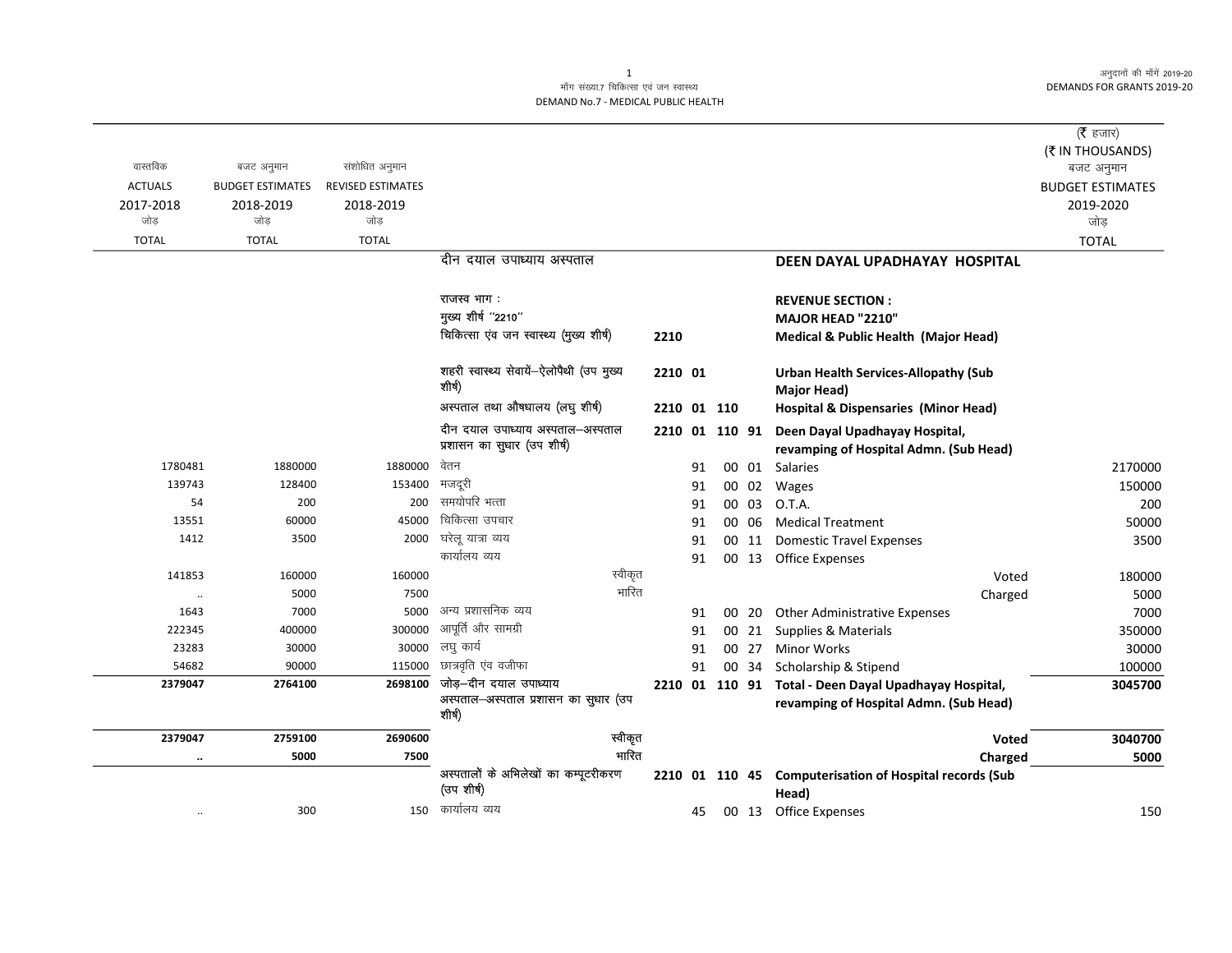अनुदानों की माँगें 2019-20 **DEMANDS FOR GRANTS 2019-20** 

 $\overline{\phantom{0}}$ 

## माँग संख्या.7 चिकित्सा एवं जन स्वास्थ्य DEMAND No.7 - MEDICAL PUBLIC HEALTH

|                      |                         |                          |                                          |             |    |                |       |                                                      | ( $\bar{\tau}$ हजार)    |
|----------------------|-------------------------|--------------------------|------------------------------------------|-------------|----|----------------|-------|------------------------------------------------------|-------------------------|
|                      |                         |                          |                                          |             |    |                |       |                                                      | (₹ IN THOUSANDS)        |
| वास्तविक             | बजट अनुमान              | संशोधित अनुमान           |                                          |             |    |                |       |                                                      | बजट अनुमान              |
| <b>ACTUALS</b>       | <b>BUDGET ESTIMATES</b> | <b>REVISED ESTIMATES</b> |                                          |             |    |                |       |                                                      | <b>BUDGET ESTIMATES</b> |
| 2017-2018            | 2018-2019               | 2018-2019                |                                          |             |    |                |       |                                                      | 2019-2020               |
| जोड                  | जोड                     | जोड                      |                                          |             |    |                |       |                                                      | जोड़                    |
| <b>TOTAL</b>         | <b>TOTAL</b>            | <b>TOTAL</b>             |                                          |             |    |                |       |                                                      | <b>TOTAL</b>            |
| 979                  | 700                     | 350                      | आपूर्ति और सामग्री                       |             | 45 |                | 00 21 | Supplies & Materials                                 | 350                     |
| 979                  | 1000                    | 500                      | जोड़—अस्पतालों के अभिलेखों का            |             |    |                |       | 2210 01 110 45 Total - Computerisation of Hospital   | 500                     |
|                      |                         |                          | कम्पूटरीकरण (उप शीर्ष)                   |             |    |                |       | records (Sub Head)                                   |                         |
|                      |                         |                          | अस्पताल अपशिष्ट का प्रबंधन (दी.द.उ.      |             |    |                |       | 2210 01 110 44 Hospital waste management (DDUH) (Sub |                         |
|                      |                         |                          | अस्पताल)(उप शीर्ष)                       |             |    |                |       | Head)                                                |                         |
| $\ldots$             | 500                     | 250                      | कार्यालय व्यय                            |             | 44 |                | 00 13 | <b>Office Expenses</b>                               | 250                     |
| 766                  | 1500                    | 750                      | आपूर्ति और सामग्री                       |             | 44 |                | 00 21 | Supplies & Materials                                 | 750                     |
| 766                  | 2000                    | 1000                     | जोड़-अस्पताल अपशिष्ट का प्रबंधन (दी.द.उ. |             |    | 2210 01 110 44 |       | Total - Hospital waste management                    | 1000                    |
|                      |                         |                          | अस्पताल)(उप शीर्ष)                       |             |    |                |       | (DDUH) (Sub Head)                                    |                         |
| 2380792              | 2767100                 | 2699600                  | जोड़-अस्पताल एवं औषधालय (लघु शीर्ष)      | 2210 01 110 |    |                |       | <b>Total - Hospitals &amp; Dispensaries (Minor</b>   | 3047200                 |
|                      |                         |                          |                                          |             |    |                |       | Head)                                                |                         |
| 2380792              | 2762100                 | 2692100                  | स्वीकृत                                  |             |    |                |       | Voted                                                | 3042200                 |
| $\ddot{\phantom{0}}$ | 5000                    | 7500                     | भारित                                    |             |    |                |       | Charged                                              | 5000                    |
| 2380792              | 2767100                 | 2699600                  | जोड़-शहरी स्वास्थ्य सेवायें-ऐलोपैथी (उप  | 2210 01     |    |                |       | <b>Total- Urban Health Services-Allopathy</b>        | 3047200                 |
|                      |                         |                          | मुख्य शीर्ष)                             |             |    |                |       | (Sub Major Head)                                     |                         |
| 2380792              | 2762100                 | 2692100                  | स्वीकृत                                  |             |    |                |       | <b>Voted</b>                                         | 3042200                 |
| $\ldots$             | 5000                    | 7500                     | भारित                                    |             |    |                |       | Charged                                              | 5000                    |
|                      |                         |                          | चिकित्सा शिक्षा, प्रशिक्षण एवं अनुसंधान  | 2210 05     |    |                |       | <b>Medical Education, Training &amp; Research</b>    |                         |
|                      |                         |                          | (उप मुख्य शीर्ष)                         |             |    |                |       | (Sub Major Head)                                     |                         |
|                      |                         |                          | एलोपैथी (लघु शीर्ष)                      | 2210 05     |    | 105            |       | Allopathy (Minor Head)                               |                         |
|                      |                         |                          | डी.0डी0 यू0 मेडिकल कॉलेज की स्थापना      |             |    | 2210 05 105 67 |       | <b>Establishment of DDU Medical College</b>          |                         |
|                      |                         |                          | (उप शीर्ष)                               |             |    |                |       | (Sub Head)                                           |                         |
| $\ddot{\phantom{a}}$ | 7000                    |                          | वेतन                                     |             | 67 |                | 00 01 | Salaries                                             | 7000                    |
| $\cdot\cdot$         | 3000                    |                          | अन्य प्रभार                              |             | 67 |                | 00 50 | <b>Other Charges</b>                                 | 3000                    |
| $\ddotsc$            | 10000                   |                          | जोड़-डी.0डी0 यू0 मेडिकल कॉलेज की         | 2210        | 05 | 105 67         |       | <b>Total - Establishment of DDU Medical</b>          | 10000                   |
|                      |                         |                          | स्थापना (उप शीर्ष)                       |             |    |                |       | <b>College (Sub Head)</b>                            |                         |
| $\ddotsc$            | 10000                   |                          | जोड़-एलोपैथी (लघु शीर्ष)                 | 2210 05 105 |    |                |       | <b>Total - Allopathy (Minor Head)</b>                | 10000                   |
| $\ddotsc$            | 10000                   |                          | जोड़- चिकित्सा शिक्षा, प्रशिक्षण एवं     | 2210 05     |    |                |       | <b>Total- Medical Education, Training &amp;</b>      | 10000                   |
|                      |                         |                          | अनुसंधान (उप मुख्य शीर्ष)                |             |    |                |       | <b>Research (Sub Major Head)</b>                     |                         |
| 2380792              | 2777100                 | 2699600                  | जोड़-मुख्य शीर्ष "2210"                  | 2210        |    |                |       | TOTAL - MAJOR HEAD"2210"                             | 3057200                 |
| 2380792              | 2772100                 | 2692100                  | स्वीकृत                                  |             |    |                |       | <b>Voted</b>                                         | 3052200                 |
|                      |                         |                          |                                          |             |    |                |       |                                                      |                         |

 $\overline{2}$